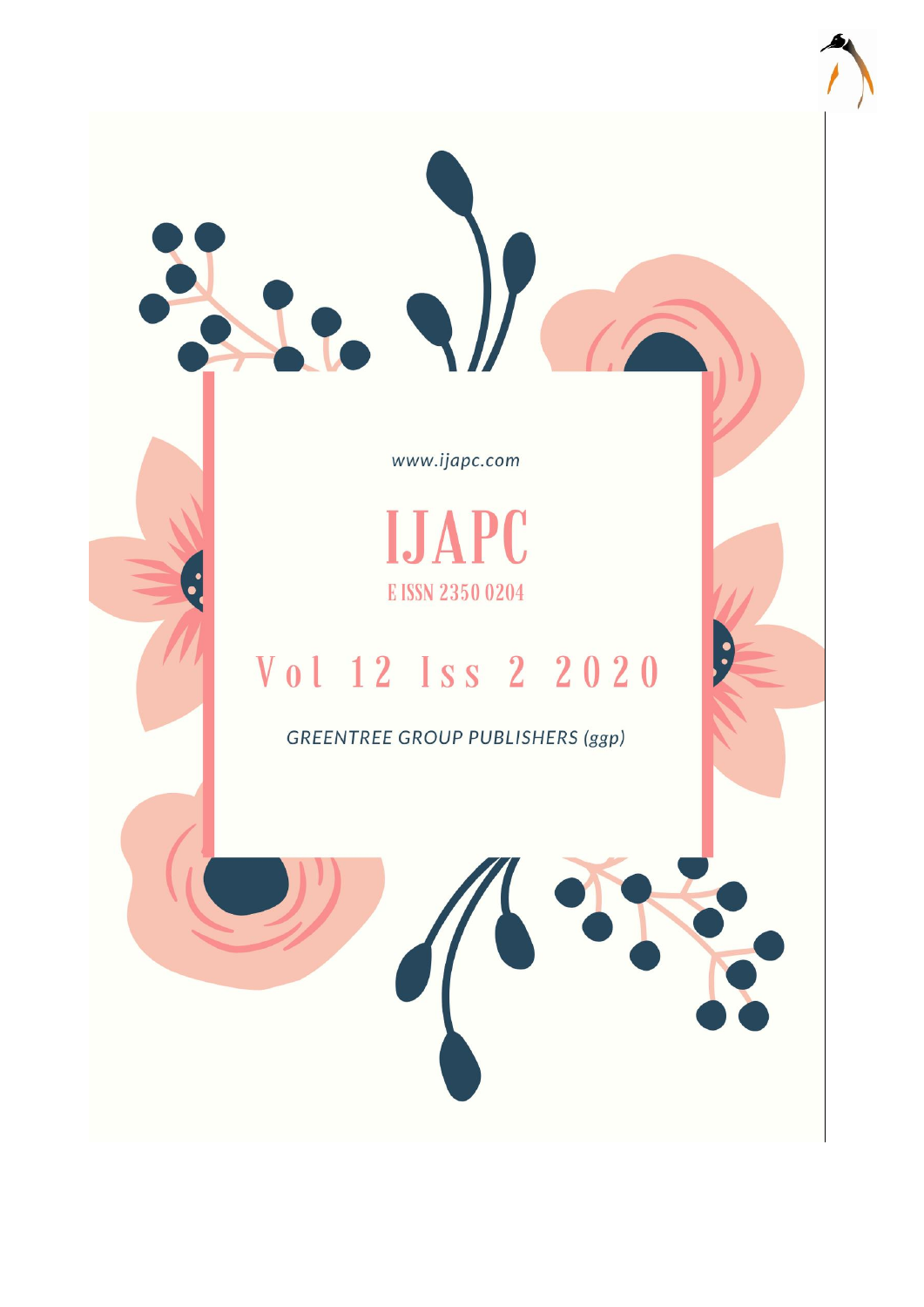

# **Int J Ayu Pharm Chem**

REVIEW ARTICLE www.ijapc.com

**e-ISSN 2350-0204**

# **Concept of Haemorrhagic Shock in** *Sushrut Samhita*

Deepanshu Kumar Mishra<sup>1</sup>\*, Anjali<sup>2</sup> and Aakriti Sharma<sup>2</sup>

1,2Dept. of ShalyaTantra, Mai Bhago Ayurvedic College Muktsar, Punjab, India

<sup>3</sup>Dept. of Kumarbharitya, R.D. Memorial P. G. Ayurvedic College, Bhopal, M.P., India

## **ABSTRACT**

Shock is not an uncommon condition in surgical practice hence its knowledge for early diagnosis is mandatory for early management *Achayra Sushrut* was very well aware of this condition and he explained it in many relevant topic like in *RaktmokshanaVidhdi, Vidharadhi, ShadyoVarana* and *ShalyaNirharan.* He said it as having bad prognosis, in Ayurvedic text hemorrhagic shock is given special attention but hypovolumic, septic, vesovegal and cardiogenic shock is also being explained in related topics. He explained the relevant clinical features and their management according to the fascilities available in ancient times he recommended its early management otherwise it may prove fetal. The modern science even explained it in more systematic way and its prevention and management according to todays fascilities which falls very similar and improved version of *Acharya Sushruts* concept .

## **KEYWORDS**

*Shock, Ayurveda, Haemorrhage, Vesovegal, Septic, Shalya*



\_\_\_\_\_\_\_\_\_\_\_\_\_\_\_\_\_\_\_\_\_\_\_\_\_\_\_\_\_\_\_\_\_\_\_\_\_\_\_\_\_\_\_\_\_\_\_\_\_\_\_\_\_\_\_\_\_\_\_\_\_\_\_\_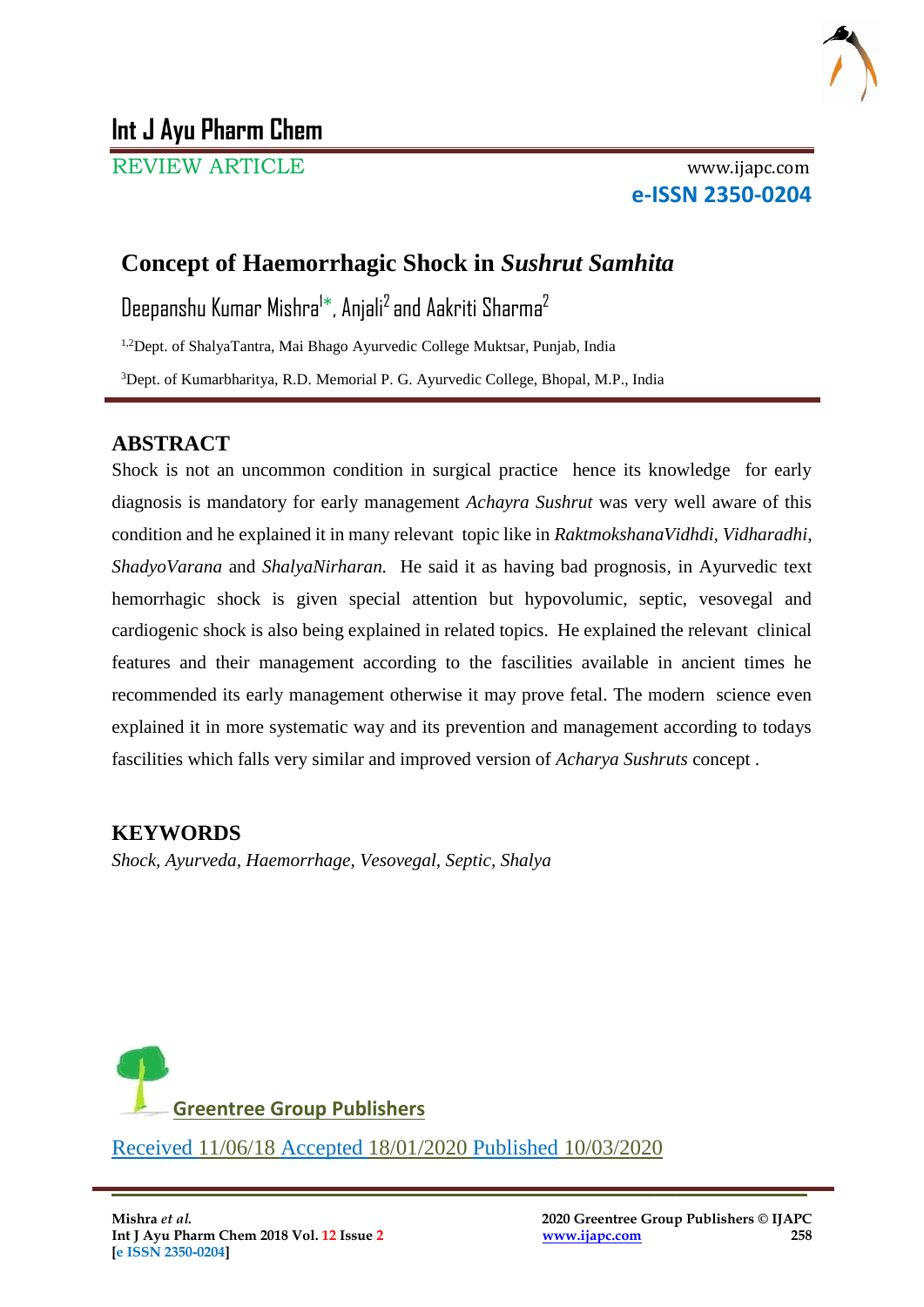

### **INTRODUCTION**

Shock can refer to a range of related medical conditions in which the victims heart, lungs and blood cannot deliver oxygen to the body properly, its not a diagnosis or condition. It is always a symptom of a larger problem, and is a medical emergency that requires immediate attention. Shock is defined as a state of cellular and tissue hypoxia due to inadequiate oxygen utilization, initially shock is reversible but must be recognized and treated immediately to prevent progression to reversible organ dysfunction. Shock is not uncommon condition to deal in surgical practice.It can happen due to trauma and sepsis before during and after pregnancy. Most commonly in surgical practice we face haemorragic, hypovolemic, septic and neurogenic shock .The *Ayurvedic* system of medicine is prevalent in India since *Vedic* period as early as the down of human civilization the study of *Ayurveda* reveals that they have spread enough thought to care trauma sepsis in term of surgery as well as medicament. The etiology, pathogenesis clinical feature, prognosis and management of different shock is being explained in *Ayurvedic* surgical text which is claimed to be the foremost by *Acharya Sushruta.* He was very much aware of surgical emergency conditions like shock hence he explained it in context of wound, abscess, burn, intrauterine dead fetus & undercertain other medical conditions<sup>1-2-3</sup>.

#### **PATHOPHYSIOLOGY OF SHOCK**

Shock is usually due to sudden loss of blood volume / loss of fluid from the vascular space / inadequate circulation, which will cause decrease filling of right heart this cause decrease of filling of pulmonary vasculature which in turn decrease filling of left heart so left ventrical volume also decreases<sup>4-5</sup>. This cause a drop in arterial blood pressure. Hence many compensatory mechanism occurs in body physiology like-

- A) Adrenergic discharge
- B) Hyperventilation
- C) Release of vasoactive hormones
- D) Collapse

 $\mathcal{L}_\mathcal{L}$  , and the contribution of the contribution of the contribution of the contribution of the contribution of the contribution of the contribution of the contribution of the contribution of the contribution of

E) Resorption of fluid from interstitial tissue

F) Resorptionof fluid from the intracellular to extracellular spaces

G) Renal conservation of body water and electrolyte

If causative factor is progressive body consumption fail if condition of shock is not understand and managed then ultimately patient fall in multiple organ dysfunction syndrome and dies.

According to *Ayurveda Rakta* considered as the *Mool* of body from where all the nutritions get supplied to all over body and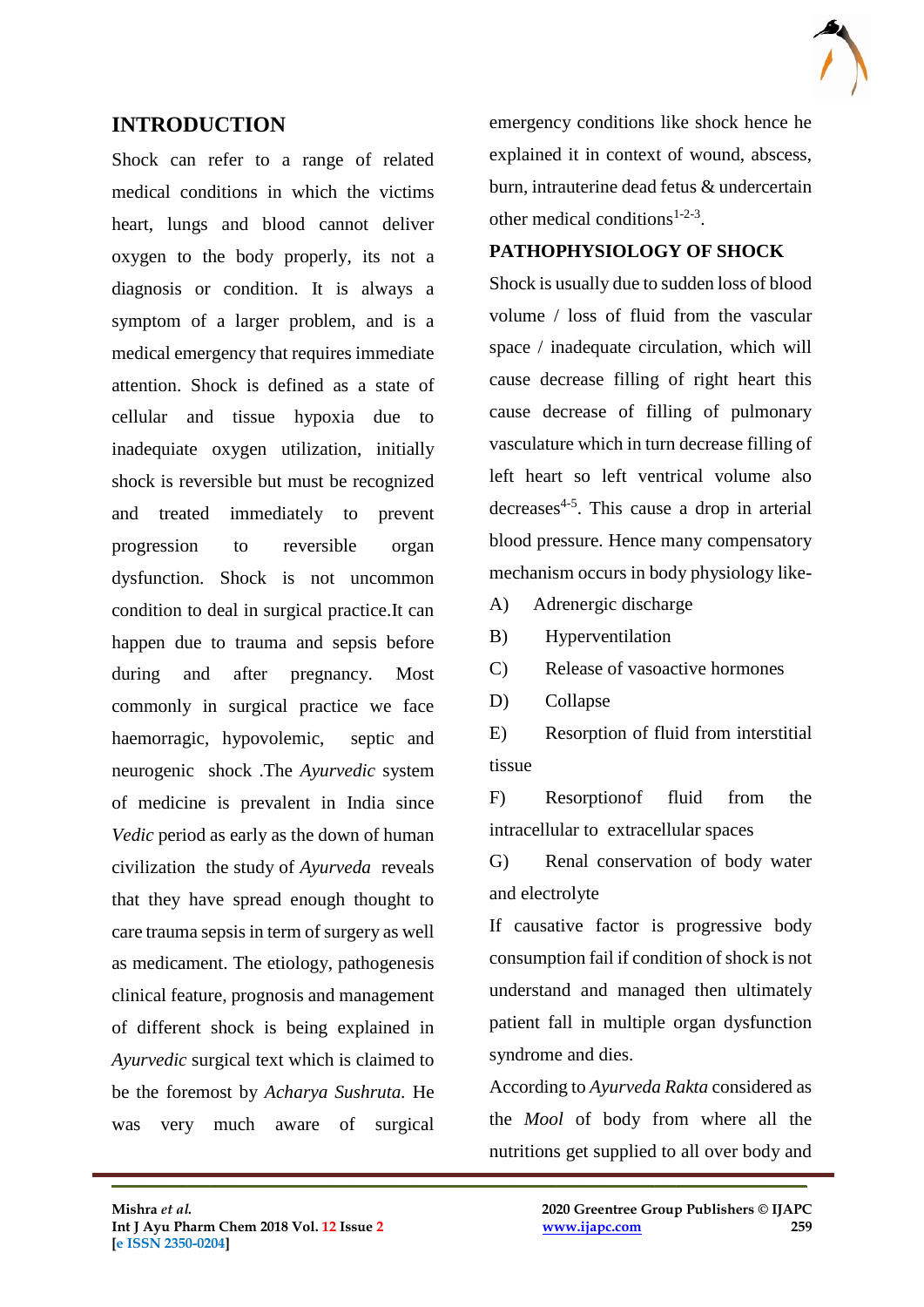*Vridhi, Kshaya* of all *Dhatus* depends on *Rakta*, hence any mall supply of blood due to various cause as in different shock can definitely cause imbalance of total body physiology

To understand the condition of shock its mandatory to understand the clinical features of shock so that it can be diagnosed early and plan of management can be work out.

### **CLINICAL FEATURES**

Cold and pale extremities and face(forehead due to cold

Hyperventilation dysponea

fever *Jwar* Cynosis *Shayav* Convulsion *Aakshepak* Thirst *Trishna* Giddiness *Timira* Oliguria and anuria *Mutrasang* Cardiac pain *Hridyashool* Unconsciousness *Murchha* Anorexia *Abhaktshandh* Tympanitis *Adyamaan* **AYURVEDIC MANAGEMENT** 

and trachypnoea

sweat)

Clinical features are due to the causative factors and some are result of body compensatory mechanism to come out from the shock. Appearance of clinical features depend on degree of shock whether, it is mild moderate and severe $1-3-4-5-6$ .

MODERN *AYURVEDIC* 

*Sheet paadkaraanan*

*panduvadan*

*Swash* 

intake of *Rakta* can manage *RaktaKshaya*<sup>6</sup> . to stop blood loss he explaines*SiraVedha, Skandan ,Shandhan,Pachan,Dehan* and to restore blood loss as raktapaan of certain animals as deer, buffalo,rabbit etc ,*KakolyadiKwath* along with *MadhuSarkara* and water, he also explains surgical intervention in conditions like haemorrhage*( SiraVedha*) 6 , *Vidharadhi*( exploration and drainage) $8-9$  to control infection and manage septicemia. *Acharya Sushruta* also explaines the *Updravas*should be treated accordingly (symptomatic treatment).

#### **Modern science explains-**

1) Resuscitation

2) Stop the blood loss

3) Fluid\blood replacement

4)Certain drugs to maintain vitals and break the vicious cycle of pathology like chronotropics, inotropics, vasodilaters, vasoconstrictors,beta-blockers, diuretics, thrombolytics<sup>4-5</sup>etc

### **CONCLUSION**

 $\mathcal{L}_\mathcal{L}$  , and the contribution of the contribution of the contribution of the contribution of the contribution of the contribution of the contribution of the contribution of the contribution of the contribution of

Shock is a critical condition in medical practice which should be very well understood to diagnosis and manage in early stage. Our *Acharyas* were aware of it and they explained the etiology, pathogenesis, clinical features and management of such condition in many

*Acharya Sushurut* explained such condition as bad prognosis<sup>1</sup> and explains the management of shock as *Ashwashan, Sheet JalShichan<sup>7</sup> , Dhatu Kshaya Chikitsa* accordingly (Swayoni Vardhan Chikitsa) as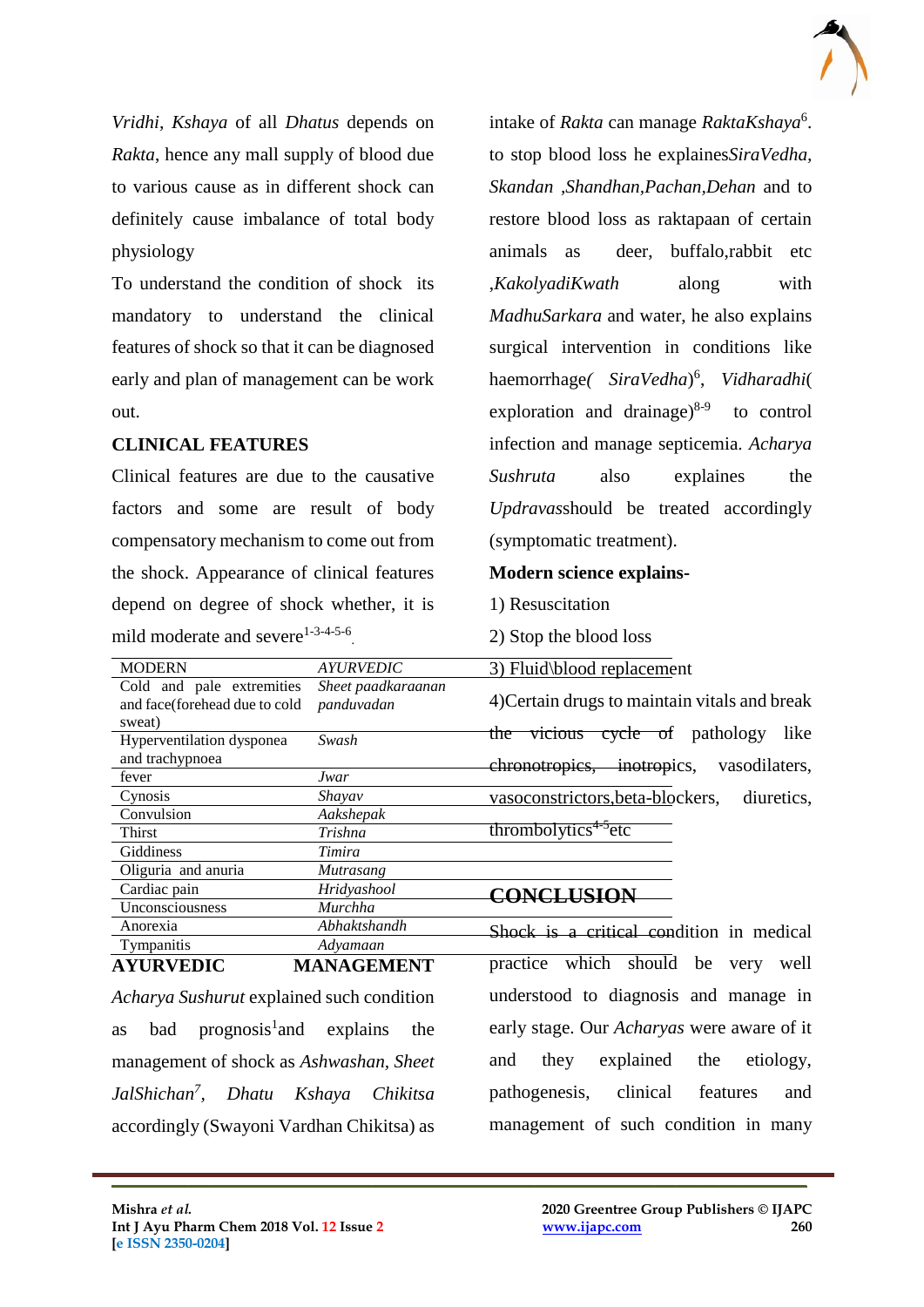

places they said these condition as bad prognosis and should be explained to the patient and attendant about it morbidity and mortality before treatment. Hence they said these condition as *Pratyakheya* and *Asadhya* sometimes, as we already knows if such conditions not being managed soon can even turn in MODS and can cause death. *Ayurveda* gives special consideration to haemorrhagic shock they knew very well about the importance of blood and its role in body physiology. *Ayurvedic* also explained about septic, Hypovolemic, Traumatic, Anaphylactic and Neurogenic shock in different relevant places. Understanding shock can help in surgical practices hence we must be *Bhaushrut* (should refer many text) to diagnose and cure critical condition.

 $\mathcal{L}_\mathcal{L}$  , and the contribution of the contribution of the contribution of the contribution of the contribution of the contribution of the contribution of the contribution of the contribution of the contribution of